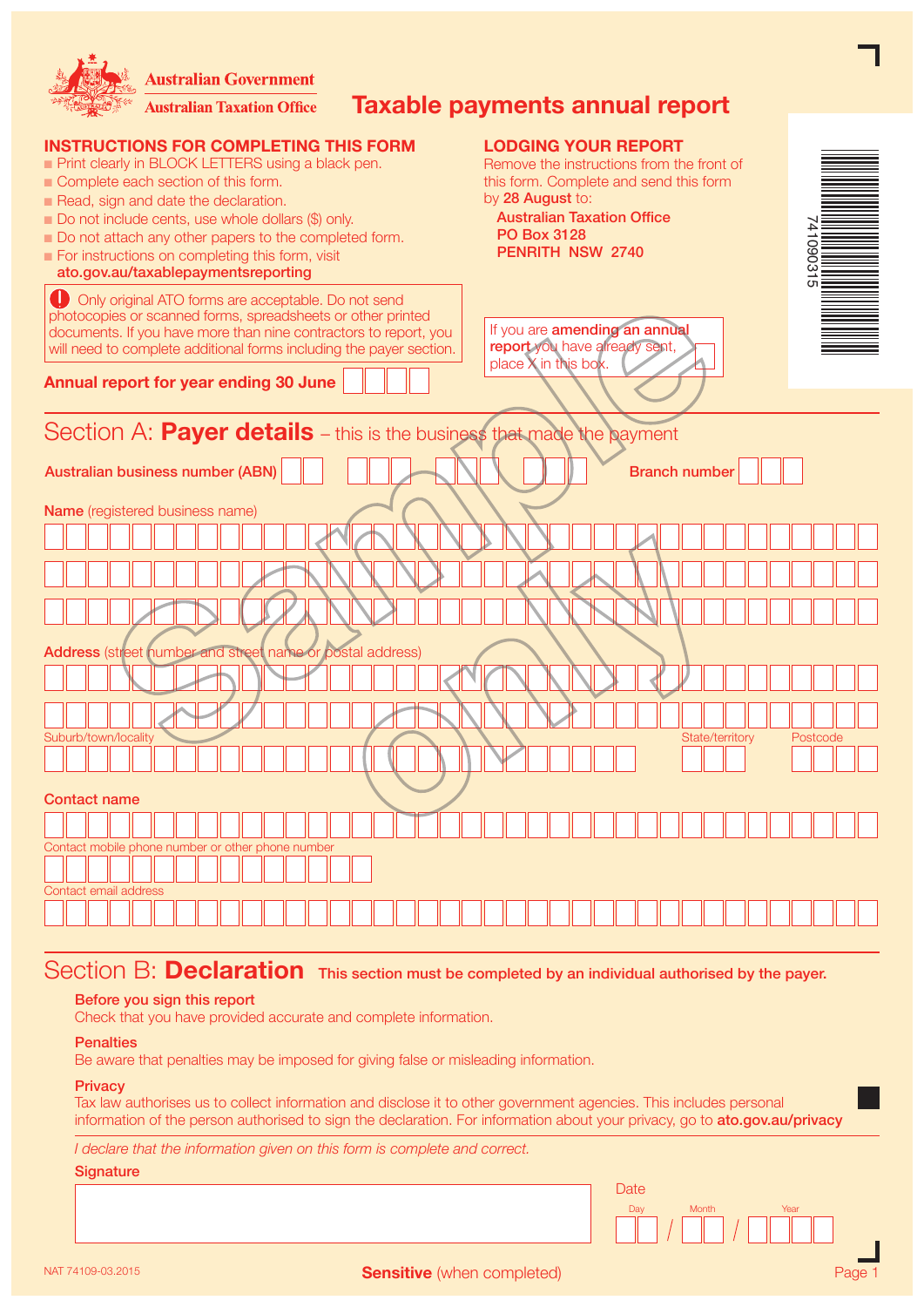| Send only original ATO forms.<br>Do not add or remove payee pages                            | <b>Payer ABN</b>                                                                     |
|----------------------------------------------------------------------------------------------|--------------------------------------------------------------------------------------|
| Section C: Payee details – these are the businesses or contractors you have paid             |                                                                                      |
| <b>PAYEE ONE</b><br><b>ABN</b>                                                               | Phone number                                                                         |
| <b>Business name</b> (registered business name as shown on invoice)                          |                                                                                      |
| <b>OR</b>                                                                                    |                                                                                      |
| Individual's name or family name (person's name as shown on invoice)                         |                                                                                      |
| Other given name/s<br>First given name                                                       |                                                                                      |
| Address (street number and street name or postal address)                                    |                                                                                      |
| Suburb/town/locality                                                                         | State/territory<br>Postcode                                                          |
|                                                                                              |                                                                                      |
| <b>Total tax withheld where</b>                                                              | <b>Gross amount paid</b>                                                             |
| <b>Total GST</b><br><b>ABN was not quoted</b><br>S                                           | (including GST plus any tax withheld)<br>\$<br>$\overline{\mathsf{X}}$               |
|                                                                                              |                                                                                      |
| <b>PAYEE TWO</b><br><b>ABN</b>                                                               | Phone number                                                                         |
| Business name (registered business name as shown on invoice)                                 |                                                                                      |
| <b>OR</b>                                                                                    |                                                                                      |
| Individual's name or family name (person's name as shown on invoice)                         |                                                                                      |
| Other given name/s<br>First given name                                                       |                                                                                      |
|                                                                                              |                                                                                      |
| <b>Address</b> (street number and street name or postal address)                             |                                                                                      |
| Suburb/town/locality                                                                         | State/territory<br>Postcode                                                          |
|                                                                                              |                                                                                      |
| <b>Total tax withheld where</b><br><b>Total GST</b><br><b>ABN was not quoted</b><br>88<br>\$ | <b>Gross amount paid</b><br>(including GST plus any tax withheld)<br>·X<br>$\bowtie$ |
|                                                                                              |                                                                                      |
| <b>PAYEE THREE</b><br><b>ABN</b>                                                             | <b>Phone number</b>                                                                  |
| <b>Business name</b> (registered business name as shown on invoice)                          |                                                                                      |
| <b>OR</b><br>Individual's name or family name (person's name as shown on invoice)            |                                                                                      |
|                                                                                              |                                                                                      |
| First given name<br>Other given name/s                                                       |                                                                                      |
|                                                                                              |                                                                                      |
| Address (street number and street name or postal address)                                    |                                                                                      |
| Suburb/town/locality                                                                         | Postcode<br>State/territory                                                          |
| <b>Total tax withheld where</b>                                                              | <b>Gross amount paid</b>                                                             |
| <b>Total GST</b><br><b>ABN was not quoted</b>                                                | (including GST plus any tax withheld)                                                |
|                                                                                              | ·X                                                                                   |
|                                                                                              |                                                                                      |

| Page 2 | <b>Sensitive</b> (when completed) |  |
|--------|-----------------------------------|--|
|--------|-----------------------------------|--|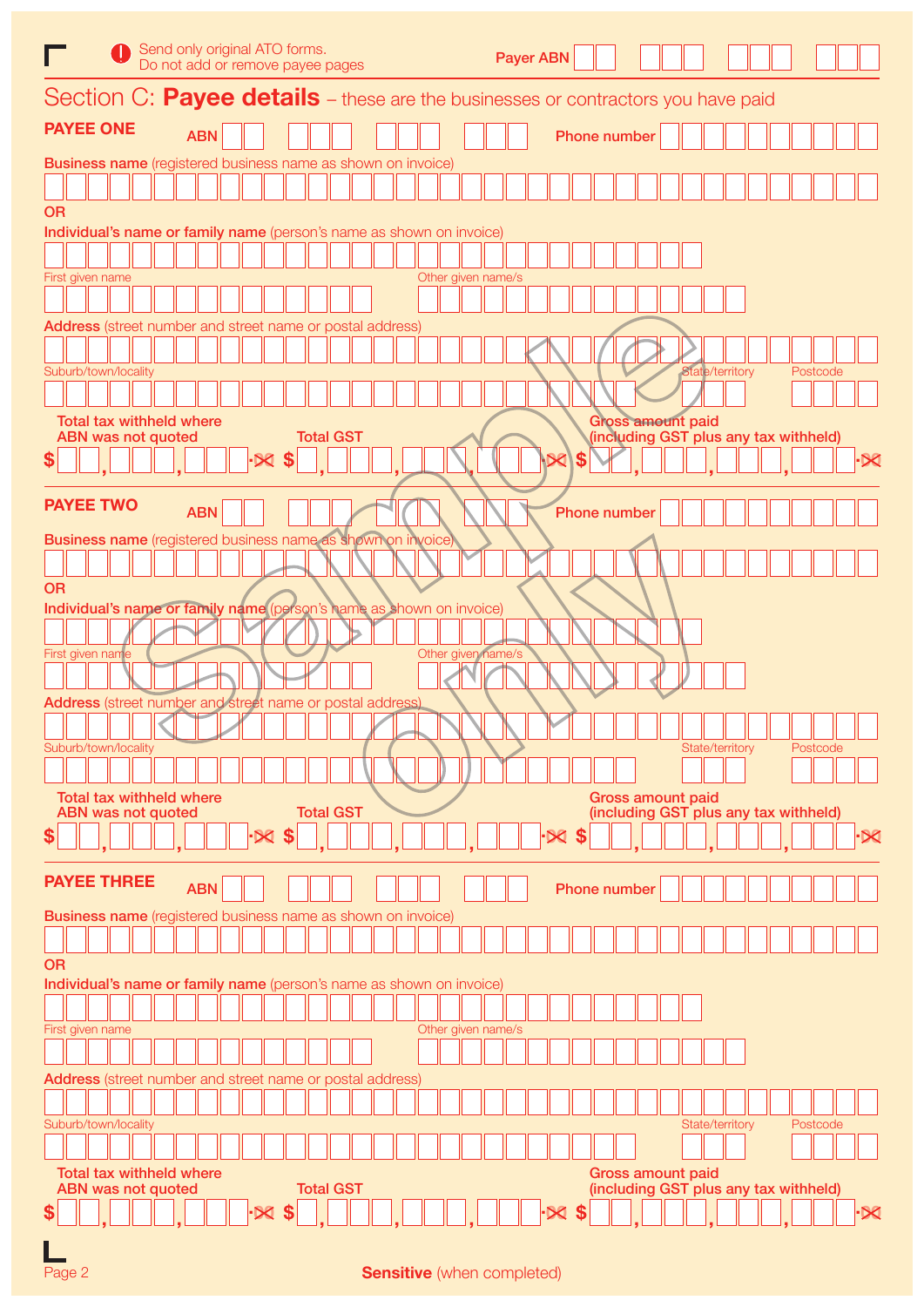| Send only original ATO forms.<br><b>Payer ABN</b><br>Do not add or remove payee pages                                                                 |
|-------------------------------------------------------------------------------------------------------------------------------------------------------|
| <b>PAYEE FOUR</b><br><b>ABN</b><br>Phone number                                                                                                       |
| <b>Business name</b> (registered business name as shown on invoice)                                                                                   |
|                                                                                                                                                       |
| <b>OR</b>                                                                                                                                             |
| Individual's name or family name (person's name as shown on invoice)                                                                                  |
|                                                                                                                                                       |
| Other given name/s<br>First given name                                                                                                                |
|                                                                                                                                                       |
| Address (street number and street name or postal address)                                                                                             |
|                                                                                                                                                       |
| Suburb/town/locality<br><b>State/territory</b><br>Postcode                                                                                            |
|                                                                                                                                                       |
| <b>Total tax withheld where</b><br><b>Gross amount paid</b><br><b>Total GST</b><br>(including GST plus any tax withheld)<br><b>ABN was not quoted</b> |
|                                                                                                                                                       |
| \$<br>·X<br>$\bm{\times}$                                                                                                                             |
| <b>PAYEE FIVE</b>                                                                                                                                     |
| <b>ABN</b><br><b>Phone number</b>                                                                                                                     |
| <b>Business name</b> (registered business name as shown on invoice)                                                                                   |
|                                                                                                                                                       |
| <b>OR</b>                                                                                                                                             |
| Individual's name or family name (person's name as shown on invoice)                                                                                  |
|                                                                                                                                                       |
| Other given name/s<br>First given name                                                                                                                |
|                                                                                                                                                       |
| Address (street number and street name or postal address)                                                                                             |
|                                                                                                                                                       |
| Suburb/town/locality<br>State/territory<br>Postcode                                                                                                   |
|                                                                                                                                                       |
| <b>Total tax withheld where</b><br><b>Gross amount paid</b>                                                                                           |
| <b>Total GST</b><br>(including GST plus any tax withheld)<br><b>ABN was not quoted</b>                                                                |
| $-80S$<br>$\times$ \$<br>\$<br>$\bm{\times}$                                                                                                          |
| <b>PAYEE SIX</b><br><b>ABN</b><br><b>Phone number</b>                                                                                                 |
|                                                                                                                                                       |
| <b>Business name</b> (registered business name as shown on invoice)                                                                                   |
|                                                                                                                                                       |
| <b>OR</b>                                                                                                                                             |
| Individual's name or family name (person's name as shown on invoice)                                                                                  |
|                                                                                                                                                       |
| Other given name/s<br>First given name                                                                                                                |
|                                                                                                                                                       |
| <b>Address</b> (street number and street name or postal address)                                                                                      |
|                                                                                                                                                       |
| Suburb/town/locality<br>Postcode<br>State/territory                                                                                                   |
|                                                                                                                                                       |
| <b>Total tax withheld where</b><br><b>Gross amount paid</b>                                                                                           |
| <b>Total GST</b><br>(including GST plus any tax withheld)<br><b>ABN was not quoted</b>                                                                |
| $\mathcal{R}$ \$<br>·œ<br>\$                                                                                                                          |